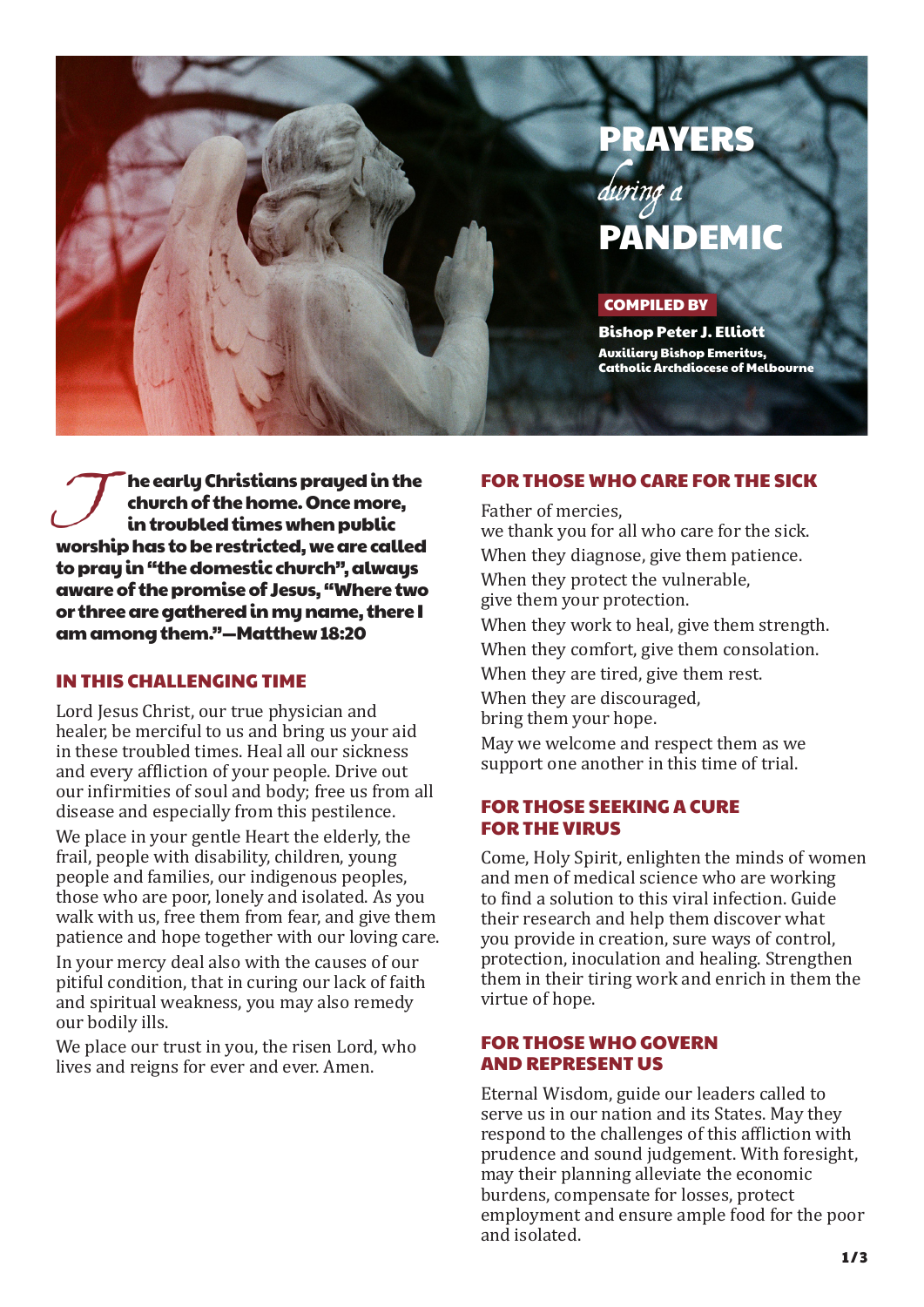## FOR HUMILITY

Merciful Lord we stand before you in our human weakness.

We confess that we have been caught up in the pride and presumption that drives our worldly society. Free us from the arrogance that afflicts our age, for now we stand confounded by conditions beyond our control or understanding. Give us humble and honest hearts to discern the greater mystery of your providence in creation. May we accept your justice and trust your redeeming mercy.

# SOME SCRIPTURE READINGS

- A plea for divine protection Psalm 90, Sunday Compline II
- The call of his Heart Matthew 11:25-30
- A healing day with Jesus at Capernaum Luke 4:38-44
- Children of God Romans 8: 14-17
- Salvation and suffering 1 Peter 1:3-9
- The promise a new heaven and a new earth Revelation 21: 1-7

## SUB TUUM

#### This short prayer to Our Lady has been prayed by Christians in troubled times since the third century.

We fly to your protection, O Holy Mother of God; despise not our petitions in our hour of need, but deliver us always from all dangers, O glorious and blessed Virgin Mary. Amen

## OUR LADY OF GOOD HEALTH

#### Prayer from the shrine of Our Lady of Good Health, Church of la Maddalena and tomb of Saint Camillus, Rome.

Mother of Mercy, Our Lady of Good Health, in visiting St Elizabeth and in watching at the foot of the Cross of your suffering Son, you showed your solidarity with suffering humanity. Hear the prayer of all your infirm children who come to you with the certainty of finding a Mother who welcomes, heals and comforts them.

Mother of our Saviour and our Mother, hear the intentions that we entrust to your intercession: heal our illnesses, transform our tears into prayer and our sufferings into moments of growth, change our loneliness into contemplation and our waiting into hope, assist us in our final hours and transform our death into resurrection. Amen.

## OUR LADY OF VALAINKANNI

At the great Marian shrine of Valainkanni in India, every day thousands of pilgrims of all faiths seek the healing intercession of their beloved Mother. We make their prayers our own.

Radiant Queen, our gentle Mother of mercy and compassion, look kindly on your children who seek your help and consolation in these times. Pray for our protection and healing, for patience, perseverance in suffering, and conformity to God's Will.

## A LITANY OF SAINTS OF MERCY

In the communion of saints, at this time we are surrounded by many unseen friends. Let us confidently invoke the Saints and Angels for the healing and health of those who are infected and for protection from the virus.

Mary, Health of the Sick, pray for us. Mary, Comforter of the Afflicted, pray for us. Mary Immaculate of Lourdes, pray for us. Saint Michael the Archangel, pray for us. Saint Raphael the Archangel, pray for us. Saint Joseph, pray for us. Saint Dymphna, Virgin and Martyr, pray for us. Saint Blaise, Bishop, pray for us. Saint Edmund, King and Martyr, pray for us. Saint Peregrine Laziosi, pray for us. Saint Juliana Falconieri, pray for us. Saint Margaret of Castello, pray for us. Saint Lidwina, pray for us. Saint Roch the hermit, pray for us. Saint Elizabeth of Hungary, pray for us. Saint John of God, pray for us. Saint Aloysius Gonzaga, pray for us. Saint Charles Borromeo, Cardinal, pray for us. Saint Camillus de Lellis, pray for us. Saint Louise de Marillac, pray for us. Saint Jeanne Jugan, pray for us. Saint Damien of Molokai, pray for us. Saint Mary of the Cross MacKillop, pray for us. Saint Teresa of Kolcata, pray for us.

## WHEN YOU CANNOT COME TO MASS

Take the missal or weekly bulletin and read the Scriptures provided in the Liturgy of the Word for the day. Reflect silently on the readings. You may also choose to offer intercession in the Prayer of the Faithful. Read the Rite of Communion and then use this prayer or some other appropriate words to welcome Jesus Christ spiritually.